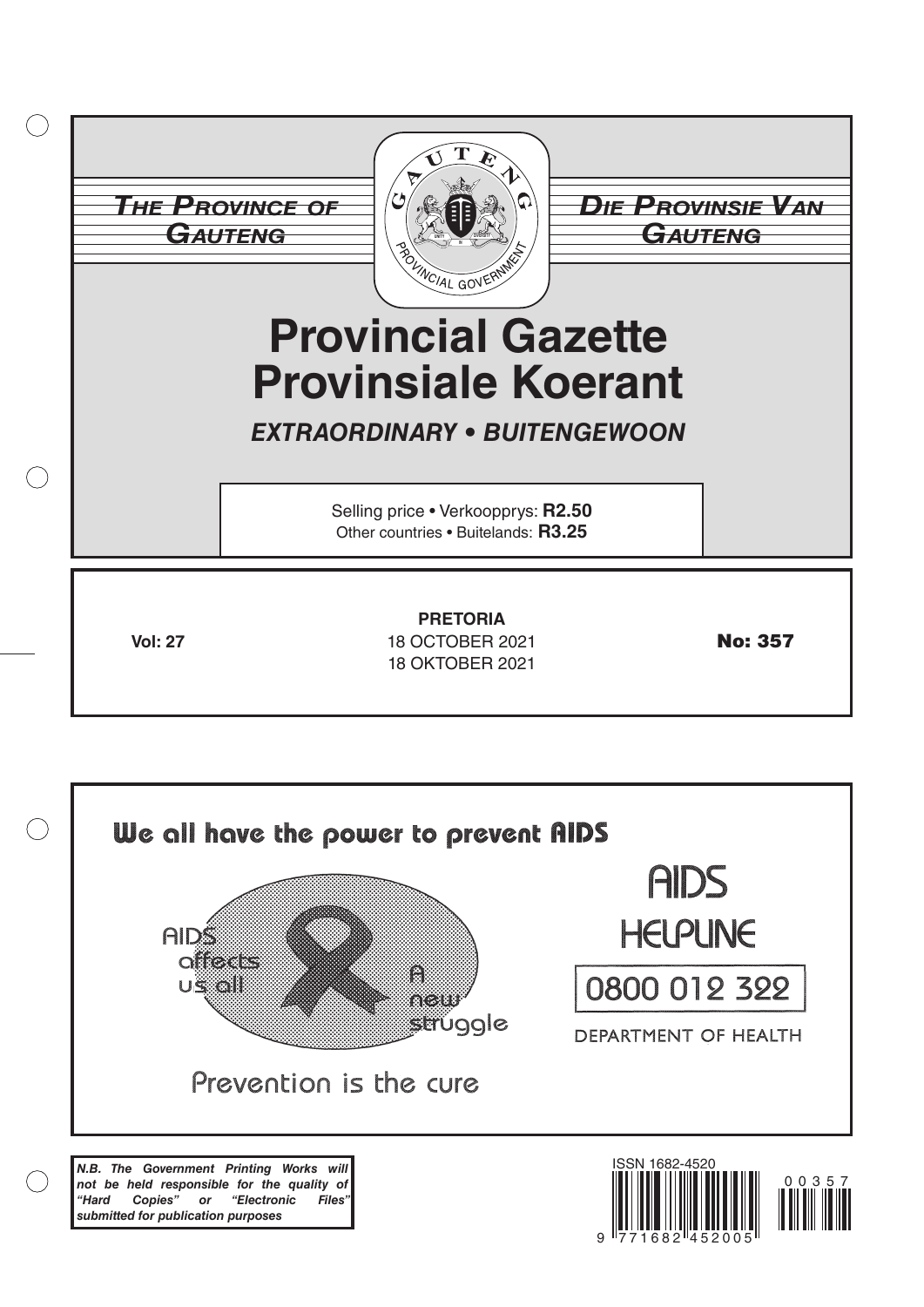#### **IMPORTANT NOTICE:**

**The GovernmenT PrinTinG Works Will noT be held resPonsible for any errors ThaT miGhT occur due To The submission of incomPleTe / incorrecT / illeGible coPy.**

**no fuTure queries Will be handled in connecTion WiTh The above.**

|      | <b>Contents</b>                                                                                       |         |      |
|------|-------------------------------------------------------------------------------------------------------|---------|------|
|      |                                                                                                       | Gazette | Page |
| No.  | <b>GENERAL NOTICES • ALGEMENE KENNISGEWINGS</b>                                                       | No.     | No.  |
|      |                                                                                                       |         |      |
| 1226 | Gauteng Liquor Act (2/2003): Nominations of candidates for appointment to serve as members of Gauteng |         |      |

Liquor Board; and nominations of candidates for appointment to serve as members of Gauteng Tourism Board 357 3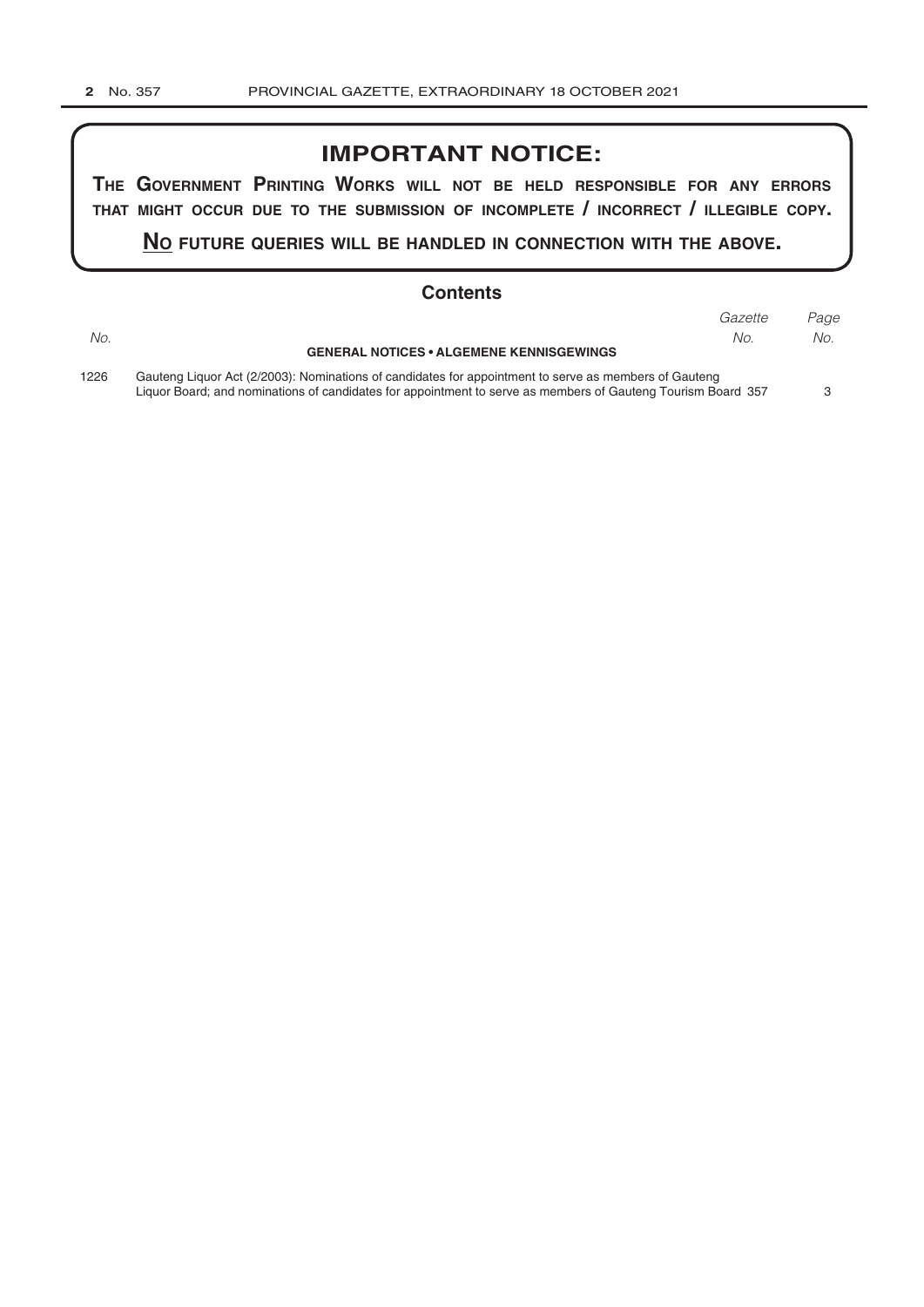GAUTENG LIQUOR ACT, 2003 [ACT NO. 2 OF 2003)

#### **GENERAL NOTICE**

# NOMINATIONS OF CANDIDATES FOR APPOINTMENT TO SERVE AS **MEMBERS OF GAUTENG LIQOUR BOARD**

I. Moho Franklyn Tau, MPL and Member of the Executive Council for Economic hereby, in terms of Regulation 2(1) of the Gauteng Liquor Regulations, 2013, invites interested parties, persons, sectoral groups and other stakeholders to submit written nominations for the appointment of three (3) candidates to serve as members of the Development, Agriculture and Rural Development in the Province of Gauteng, Gauteng Liquor Board.

- 1. The Board shall consist of not less than six (6) and not more than nine (9) members, being fit and proper persons, appointed by the Member of the Executive Council, as follows:
- (a) one or more persons admitted as Attorney or Advocate with at least five years, experience in the legal profession or administration of justice; (b) one or more representatives of the Department responsible for the
	- administration the Act:
- (c) one or more persons appointed by reason of his or her knowledge in the field of welfare or socio-economic development or social services; and
	- (d) one or more persons appointed by reason of his or her knowledge or experience in the liquor industry and not actively involved therein nor having a financial interest, whether direct or indirect.
- 2. No person shall be appointed a member of the Board if that person:
	- is not a citizen of the Republic, and resident in the Province; Is an unrehabilitated insolvent; କ ବ
- Is subject to an order of a court declaring such person to be mentally ill or disordered:  $\sigma$ 
	- of theft, fraud, forgery or uttering of a forged document, perjury, an offence under this Act or the Corruption Act, 94 of 1992, or any offence has at any time been convicted, whether in the Republic or elsewhere, involving dishonesty;  $\widehat{\sigma}$ 
		- has at any time been removed from an office of trust on account of misconduct or,  $\widehat{\mathbf{e}}$
- has a direct or indirect financial interest in any liquor business or is a spouse of such a person  $\Rightarrow$
- 3. A nominee must submit a nomination form, in the form of Form 1 and Form 2 duly completed, to the MEC on or before the closing date and must include the following information:
	- The full names of the nominee:  $\widehat{\mathbf{a}}$
- b) Motivation for the nominee;
- A certified copy of the nominee's identity document:  $\hat{\sigma}$ 
	-
	- Certified copies of the nominee's qualification/s;  $\widehat{\sigma}$
- Comprehensive CV of the nominee: and  $\widehat{\bullet}$
- A letter of consent from the nominee to serve as a Board member,
- 4. Nominations must be submitted by Email to: glbadvert@gauteng.gov.za.

# Enquirles should be addressed to;

Mr. Sibusiso Dlangalala, Director: Corporate Governance, at telephone number. 011 355 8370 or email address: sibusiso diangalala@gautang.gov.za

The closing date for the submission of nominations is 02 November 2021.

Nominations received after the closing date will not be considered.

Economic Development, Agriculture, Environment and Rural Development Member of the Executive Council (MEC) Mr. Mpho Franklyn Parks Tau (MPL) Date:  $\frac{1}{2}$  / $\frac{1}{2}$ 

**GENERAL NOTICES . ALGEMENE KENNISGEWINGS** 

**GENERAL NOTICE 1226 OF 2021**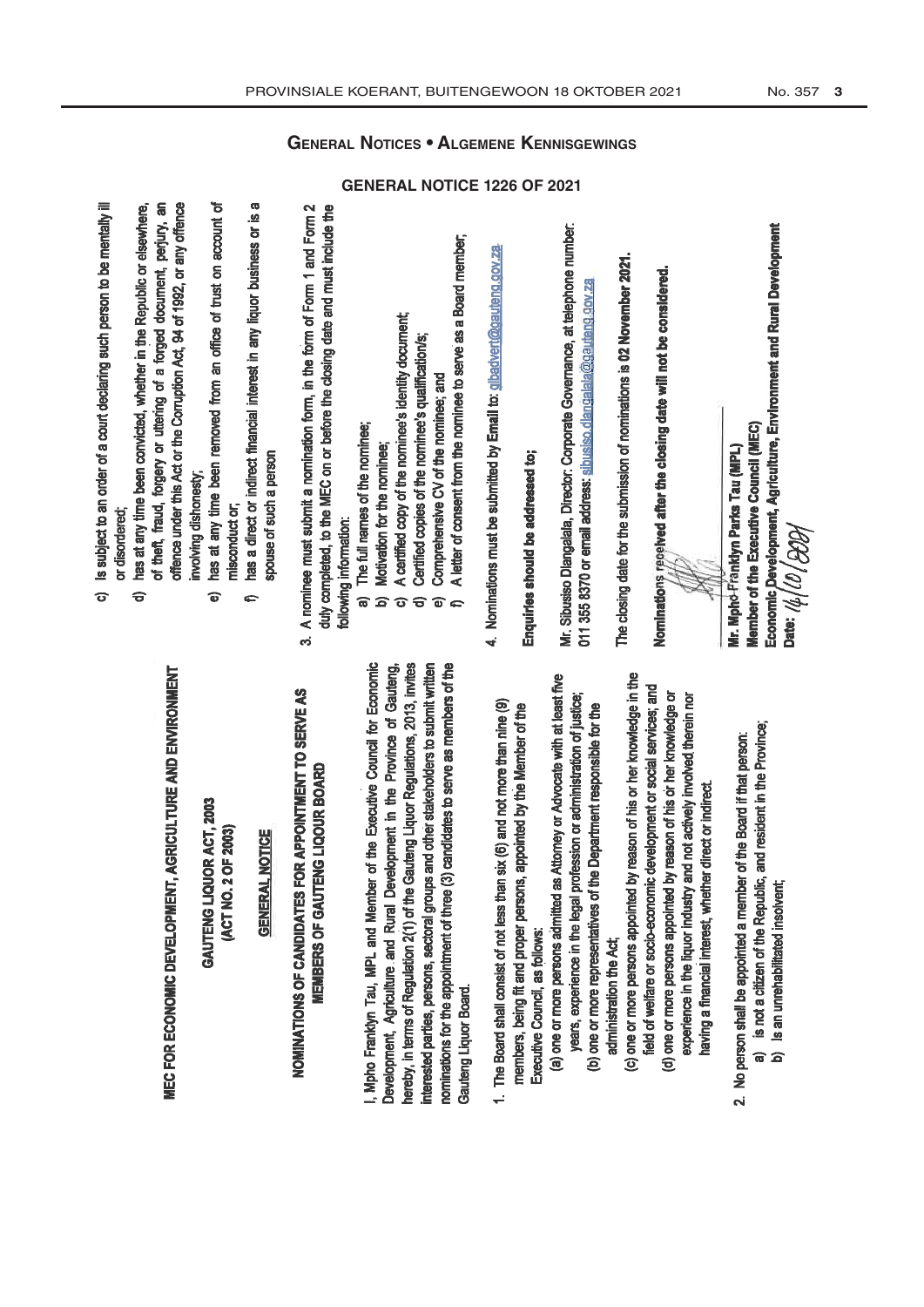|                                                                                                                 | A nominee must submit a written nomination to the MEC form on or before the<br>closing date and must include the following information:<br>က်                                      |
|-----------------------------------------------------------------------------------------------------------------|------------------------------------------------------------------------------------------------------------------------------------------------------------------------------------|
| GRICULTURE AND ENVIRONMENT                                                                                      | The full names of the nominee;<br>Motivation for the nominee;<br>ଗ<br>6                                                                                                            |
| <b>MACT, 2001</b><br>$F$ 2001)                                                                                  | A certified copy of the nominee's identity document;<br>Certified copies of the nominee's qualification/s;<br>Comprehensive CV of the nominee; and<br>$\widehat{\sigma}$<br>ි<br>ତ |
| <b>SHOP</b>                                                                                                     | A letter of consent from the nominee to serve as a Board member,<br>$\bullet$                                                                                                      |
| <b>APPOINTMENT TO SERVE AS</b>                                                                                  | 4. Nominations must be submitted by Email to: glaadvert@gauteng.gov.za                                                                                                             |
| <b>TOURISM BOARD</b>                                                                                            | Enquiries should be addressed to;                                                                                                                                                  |
| the Executive Council for Economic<br>poment in the Province of Gauteng,<br>eng Tourism Act, Act No. 10 of 2001 | Sibusiso Diangalala, Director: Corporate Governance,<br>sibusiso.dlangalala@gauteng.gov.za<br>011 355 8370                                                                         |
| ersons, sectoral groups and other<br>the appointment of two (2) candidates                                      | The closing date for the submission of nominations is 02 November 2021.                                                                                                            |
| Board.                                                                                                          | Nominations received after the closing date will not be considered.                                                                                                                |
| bard of not less than seven (7) and not                                                                         |                                                                                                                                                                                    |
| palities in the Province<br>s in the Province; and                                                              | Mr. Mpho Franklyn Parks Tau (MPL)                                                                                                                                                  |
| nominee                                                                                                         | Member of the Executive Council (MEC)                                                                                                                                              |
| ber of Board if he or she-                                                                                      | Economic Development, Agriculture, Environment and Rural Development<br>Part:  1/0 36                                                                                              |
|                                                                                                                 |                                                                                                                                                                                    |

**MEC FOR ECONOMIC DEVELOPMENT, AO** 

(ACT NO. 10 OI **GAUTENG TOURIS** 

### **GENERAL NO**

**MEMBERS OF GAUTENG** NOMINATIONS OF CANDIDATES FOR

as amended, invites interested parties, po . Mpho Franklyn Tau, MPL and Member of Development, Agriculture and Rural Develo hereby, in terms of section 5A(2) of the Gauto to serve as members of the Gauteng Tourism stakeholders to submit written nominations for

- 1. The MEC must constitute and appoint a Bo more than ten (10) members including:
- 
- (a) Officials from the Metropolitan Municip<br>(b) Officials from the District Municipalities<br>(c) The Head of Department or his or her
	-
- 2. A person may not be appointed as a memb

(a) is an unrehabilitated insolvent;

(b) is convicted of an offence and has been sentenced to imprisonment without (c) has, as a result of improper conduct, been removed from an office of trust; the option of a fine;

 $\overline{\sigma}$ 

(d) has been declared by a court to be mentally ill or disordered